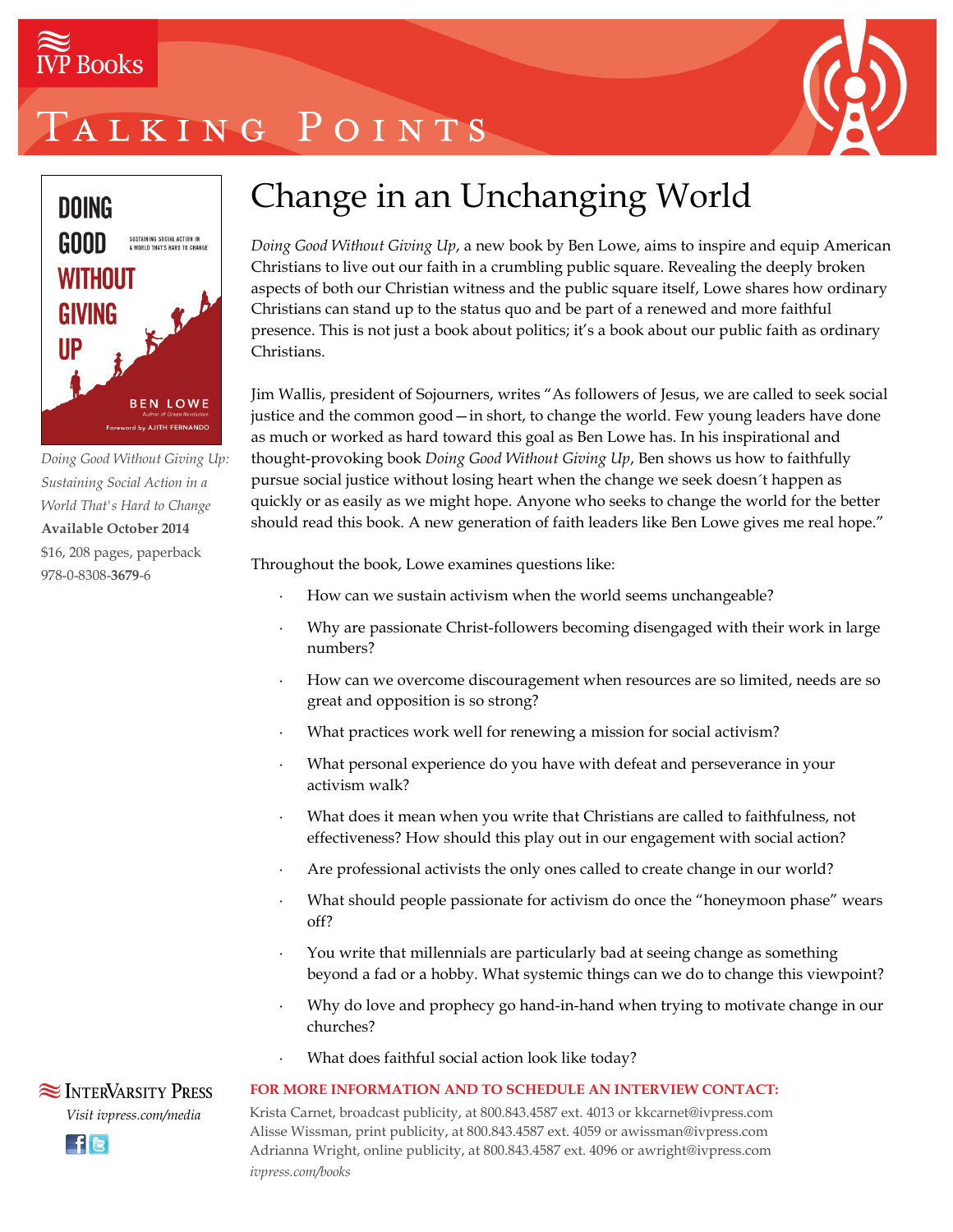# OOK EXCERPT



*Doing Good Without Giving Up: Sustaining Social Action in a World That's Hard to Change* **Available October 2014** \$16, 208 pages, paperback 978-0-8308-**3679**-6

## "Unleash Your Inner Jeremiah"

The campaign was not going well as the primary election approached. And I wasn't even facing a competitor until the general election. Yet our core team was burning out, fundraising was faltering and internal party opposition to my candidacy persisted. In short, very little was going according to plan. Struggling to fit in as a candidate and to juggle all that I needed to know with all the people I needed to win over, I grew increasingly isolated and discouraged.

As the familiar and lonely weight of depression set in, I began questioning whether I had misread the signs that led me to such an unlikely grassroots candidacy in the first place. Or maybe this was as far as I was meant to come and it was time to drop out of the race. Perhaps I could just quit political activism altogether.

I felt stuck and didn't know what to do or where to turn.

It was during this low point that I received an unexpected package from a prominent progressive blogger in the district. This widely read online activist—who is also openly gay and agnostic—had become an unlikely ally early on in the campaign. There were, after all, plenty of reasons for him to be suspicious of an outspoken evangelical candidate and political rookie coming out of Wheaton College, with its reputation as a bastion of conservative Christianity. But he refused to write me off and eventually became a good friend and one of my strongest supporters.

Opening the package later that night, I found a copy of *Romero*, a film about the life of Oscar Romero, the archbishop of San Salvador from 1977 to 1980. Oscar Romero was a reluctant prophet who lived a relatively quiet and studious life before unexpectedly being appointed archbishop. But his commitment to the gospel meant that he could not stay silent in the face of the widespread injustice and horrific suffering taking place in El Salvador. Archbishop Romero began to preach peacefully but prophetically in support of human rights and against the oppression of the Salvadoran poor. And for that he was martyred. On March 24, 1980, government agents assassinated Romero as he was celebrating the Eucharist rite in a small hospital chapel.

No one was trying to kill me, and the United States is not El Salvador in the 1980s. Nonetheless, our society and politics is very much riddled with injustice and class warfare, and we perpetuate oppression at home and abroad, whether we're talking about the poor trapped in New Orleans after Hurricane Katrina roared through, or the many US-friendly dictators we've been actively propping up in the Middle East and Latin America. (Shortly before he was killed, Archbishop Romero actually wrote a letter to President Jimmy Carter pleading with him—to no avail—to stop shipping weapons to the Salvadoran government

**SEX INTERVARSITY PRESS** *Visit ivpress.com/media* **Ele** 

### **FOR MORE INFORMATION AND TO SCHEDULE AN INTERVIEW CONTACT:**

Krista Carnet, broadcast publicity, at 800.843.4587 ext. 4013 or kkcarnet@ivpress.com Alisse Wissman, print publicity, at 800.843.4587 ext. 4059 or awissman@ivpress.com Adrianna Wright, online publicity, at 800.843.4587 ext. 4096 or awright@ivpress.com *ivpress.com/books*